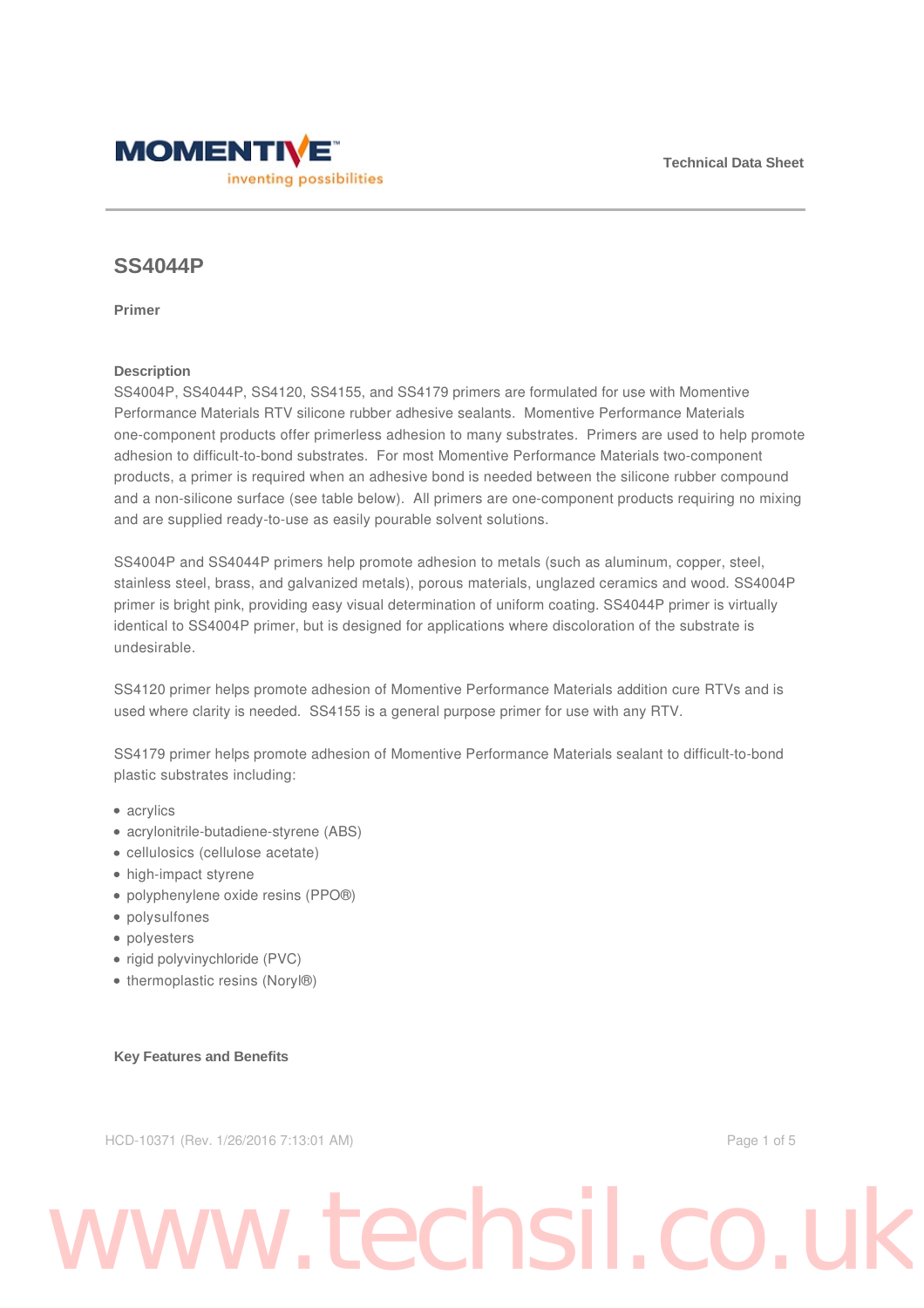- One-component no mixing
- Simple handling procedures and equipment for easy use and low processing cost.
- Dry at room temperature and ambient humidity conditions
- Helps promote adhesion to many substrates
- SS4044P, SS4120 and SS4179 primers are transparent to preserve visibility of colorless products.

Pink color of SS4004P and blue color of SS4155 primer permit easy visual determination of uniform application.

| <b>Property</b>                               | <b>SS4004P</b>                                        | <b>SS4044P</b>                                                | <b>SS4120</b>                           | <b>SS4155</b>     | <b>SS4179</b>                         |
|-----------------------------------------------|-------------------------------------------------------|---------------------------------------------------------------|-----------------------------------------|-------------------|---------------------------------------|
| Color                                         | Pink                                                  | <b>Light Yellow</b>                                           | Clear,<br>Colorless                     | Blue              | Clear,<br>Colorless                   |
| <b>Specific Gravity</b>                       | 0.85                                                  | 0.85                                                          | 0.82                                    | 0.82              | 0.98                                  |
| Solids Content, %                             | 15                                                    | 15                                                            | 3                                       | 10                | 6                                     |
| Solvent(s)                                    | • Acetone<br>• Isopropanol<br>• Xylene<br>• N-butanol | • Acetone<br>• Isopropanol<br>$\bullet$ Xylene<br>• N-butanol | $\bullet$ Ethanol<br>$\bullet$ Methanol | • Mineral Spirits | • Ethyl Acetate<br>• Toluene Methanol |
| Flash Point,<br>(Pensky-Martin<br>Closed Cup) | -12ºC (10ºF)                                          | $-12^{\circ}$ C (10 $^{\circ}$ F)                             | $-0.5^{\circ}$ C (31 $^{\circ}$ F)      | 37°C (98°F)       | $-3^{\circ}$ C (27 $^{\circ}$ F)      |
| Dry Time,<br><b>Minutes</b>                   | 30                                                    | 30                                                            | 30                                      | 30                | 15                                    |
| D.O.T. Label                                  | Flammable                                             | Flammable                                                     | Flammable                               | Flammable         | Flammable                             |
| Recommended<br><b>RTVs</b>                    | 1 & 2 Part<br>Condensation                            | 1 & 2 Part<br>Condensation                                    | 1 & 2 Part<br>Addition                  | All               | 1 Part<br>Condensation                |

### **Typical Physical Properties**

### **PRIMER RECOMMENDATION TABLE FOR RTV TWO COMPONENTS**

| <b>RTV Silicone Rubber Compound</b> | <b>Primers Recommended</b> |                   |  |
|-------------------------------------|----------------------------|-------------------|--|
|                                     | Primary                    | <b>Alternates</b> |  |
| RTV11 thru 88                       | SS4004                     | SS4044, SS4155    |  |
| RTV500 series                       | SS4004                     | SS4044, SS4155    |  |
| RTV615, 655                         | SS4120                     | SS4155            |  |
| <b>RTV627</b>                       | SS4155                     | SS4120            |  |
| <b>RTV630</b>                       | SS4155                     | SS4120            |  |
| <b>RTV61X6 Series</b>               | SS4120                     | SS4155            |  |
| RTV8000 Series                      | SS4004                     | <b>SS4044</b>     |  |

HCD-10371 (Rev. 1/26/2016 7:13:01 AM) Page 2 of 5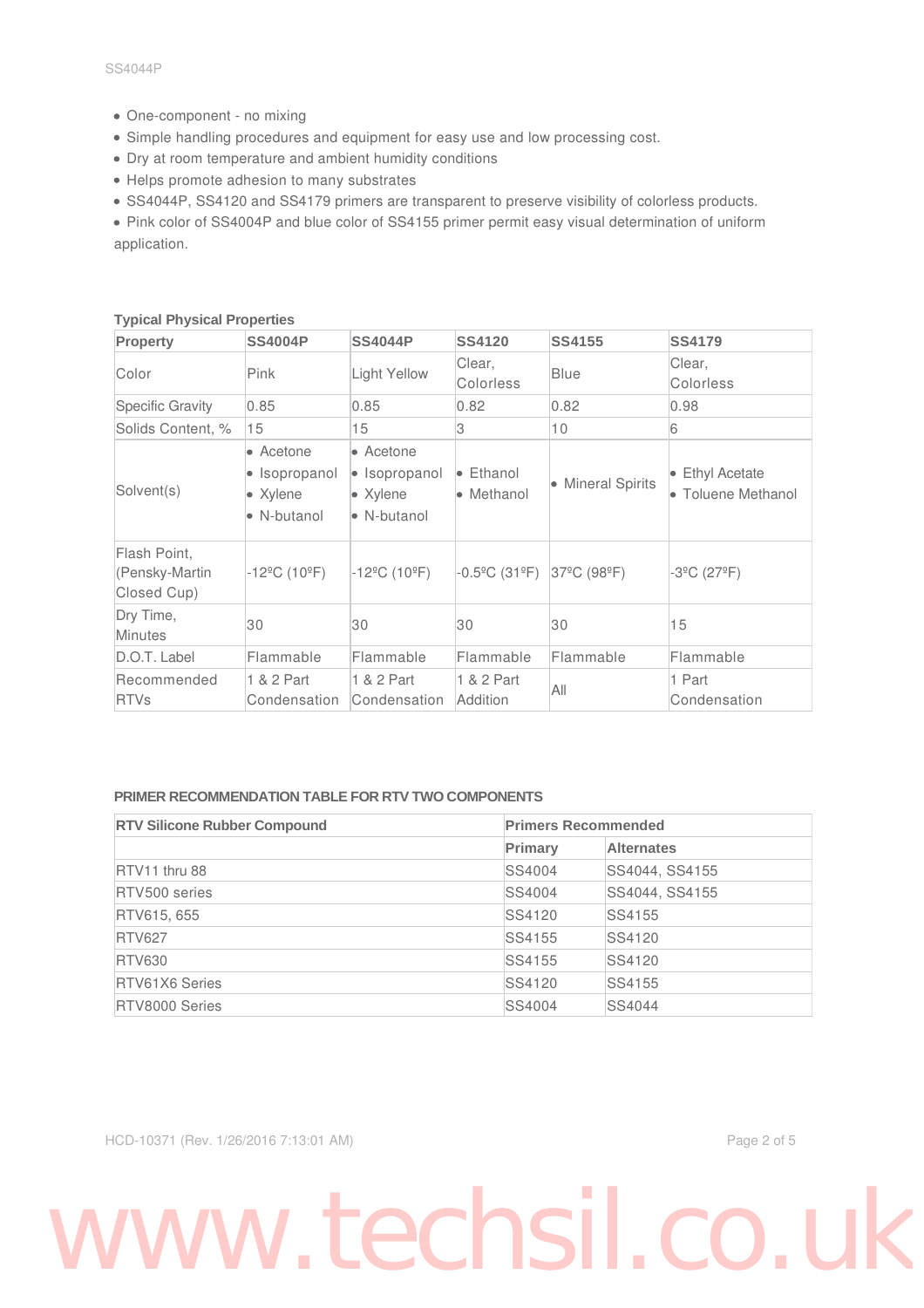#### **Specifications**

#### **FDA Status**

SS4120, SS4179 and SS4044P primers can be used in food contact applications where FDA regulations apply.

#### **Patent Status**

Nothing contained herein shall be construed to imply the nonexistence of any relevant patents or to constitute a permission, inducement or recommendation to practice any invention covered by any patent, without authority from the owner of the patent.

#### **Product Safety, Handling and Storage**

Containers must be kept tightly closed when not in use.

A slight white precipitate may form in storage. This should not impair performance of the primer. Do not shake the container prior to use, but carefully decant the clear primer from the top of the container as needed. A laboratory check of adhesion is suggested prior to product use.

Customers should review the latest Safety Data Sheet (SDS) and label for product safety information, safe handling instructions, personal protective equipment if necessary, emergency service contact information, and any special storage conditions required for safety. Momentive Performance Materials (MPM) maintains an around-the-clock emergency service for its products. SDS are available at www.momentive.com or, upon request, from any MPM representative. For product storage and handling procedures to maintain the product quality within our stated specifications, please review Certificates of Analysis, which are available in the Order Center. Use of other materials in conjunction with MPM products (for example, primers) may require additional precautions. Please review and follow the safety information provided by the manufacturer of such other materials.

#### **Processing Recommendations**

#### **Surface Preparation**

All surfaces to be bonded should first be thoroughly cleaned. A cloth or industrial tissue saturated with naphtha or methyl ethyl ketone (MEK) may be used to remove dirt, oil or grease from non-plastic surfaces. Isopropanol is a commonly used solvent for preparation of plastic surfaces to avoid crazing of the substrate. When practical, surfaces should be wiped dry before applying the primer coating. Abrasion of the surface will also often improve adhesion.

When solvents are used as described, proper safety precautions must be observed.

#### **Priming Procedure**

Primers may be applied by brushing, wiping or dipping. (Spraying may sometimes produce erratic results.) A

HCD-10371 (Rev. 1/26/2016 7:13:01 AM) Page 3 of 5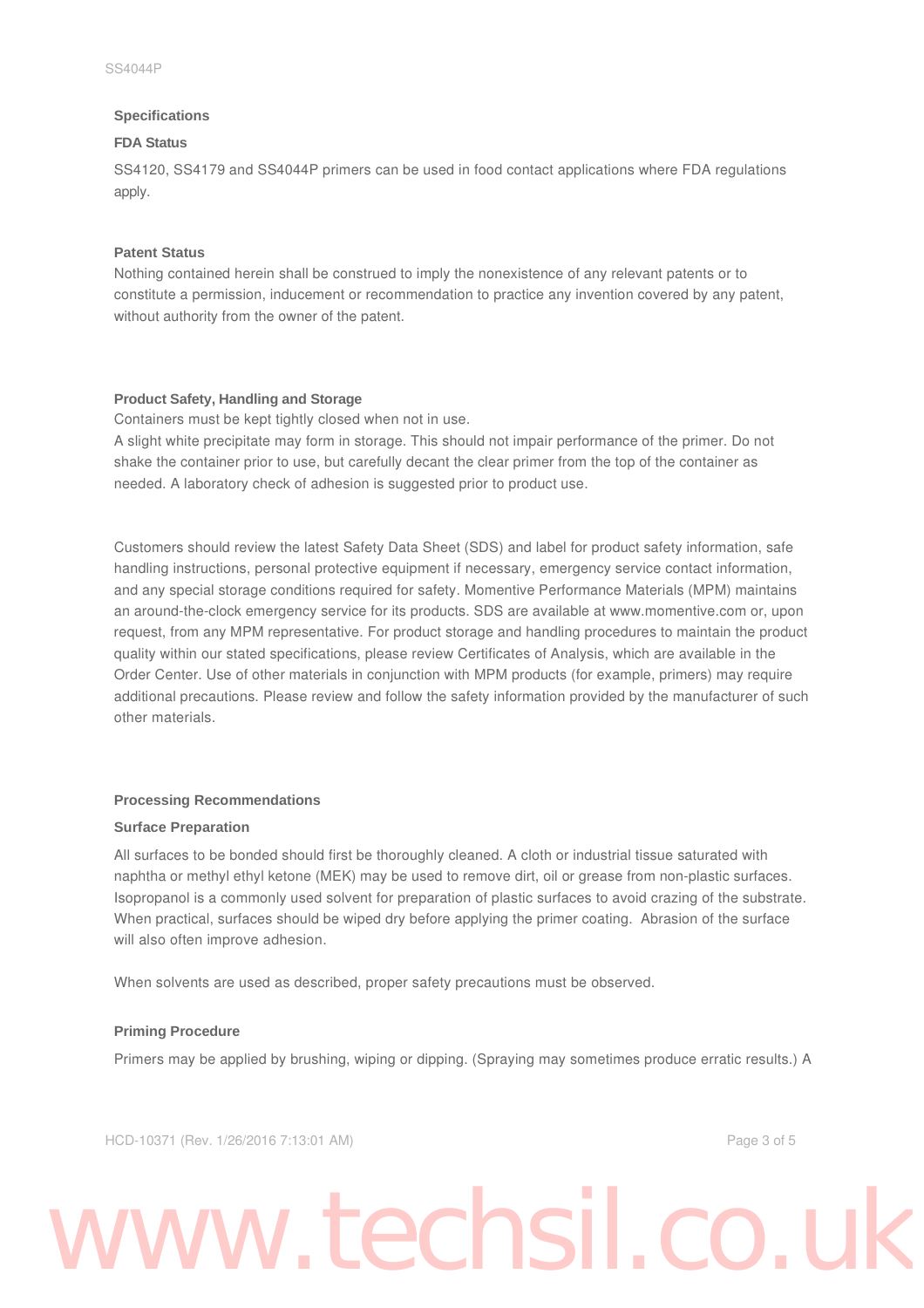thin uniform primer coating of approximately 0.01 to 0.02 mm (0.5mil) thickness usually provides the strongest bond. Care should be taken with plastic substrates such as polystyrene or polycarbonates (LEXAN®) which may tend to craze or become sticky when primer is applied. Crazing can be minimized if the primer is applied with a single, continuous stroke.

For most primers, a drying time of at least 30 minutes at room temperature is suggested prior to application of the RTV silicone rubber adhesive sealant. On porous surfaces, a second coat of primer may be required. Allow at least 30 minutes drying time between coats.

SS4179 primer must be allowed to air dry for at least 15 minutes at room temperature before applying the RTV silicone rubber adhesive sealant.

For all of these silicone primers sufficient humidity must be available for proper drying. A minimum of 25% relative humidity is suggested for all but SS4155 primer for which a minimum of 40% is suggested. Formation of a chalky white haze indicates adequate drying of the S4155 primer. Do not remove or contaminate such film prior to application of the RTV silicone rubber compound.

Primers may be left to dry for up to 24 hours before application of the sealant without loss of bonding effects. However, the primed surface must be covered to prevent dirt or contaminant pick-up.

#### **Limitations**

Customers must evaluate Momentive Performance Materials products and make their own determination as to fitness of use in their particular applications.

#### **Contact Information**

For product prices, availability, or order placement, contact our customer service at Momentive.com/contact /customer-service

For literature and technical assistance, visit our website at: www.momentive.com

#### **DISCLAIMER:**

**THE MATERIALS, PRODUCTS AND SERVICES OF MOMENTIVE PERFORMANCE MATERIALS INC. AND ITS SUBSIDIARIES AND AFFILIATES (COLLECTIVELY "SUPPLIER"), ARE SOLD SUBJECT TO SUPPLIER'S STANDARD CONDITIONS OF SALE, WHICH ARE INCLUDED IN THE APPLICABLE DISTRIBUTOR OR OTHER SALES AGREEMENT, PRINTED ON THE BACK OF ORDER ACKNOWLEDGMENTS AND INVOICES, AND AVAILABLE UPON REQUEST. ALTHOUGH ANY INFORMATION, RECOMMENDATIONS, OR ADVICE CONTAINED HEREIN IS GIVEN IN GOOD FAITH, SUPPLIER MAKES NO WARRANTY OR GUARANTEE, EXPRESS OR IMPLIED, (i) THAT THE RESULTS DESCRIBED HEREIN WILL BE OBTAINED UNDER END-USE CONDITIONS, OR (ii) AS TO THE EFFECTIVENESS OR SAFETY OF ANY DESIGN INCORPORATING ITS PRODUCTS, MATERIALS, SERVICES, RECOMMENDATIONS OR ADVICE. EXCEPT AS PROVIDED IN SUPPLIER'S STANDARD CONDITIONS OF SALE, SUPPLIER AND ITS REPRESENTATIVES SHALL IN NO EVENT BE RESPONSIBLE FOR**

HCD-10371 (Rev. 1/26/2016 7:13:01 AM) Page 4 of 5